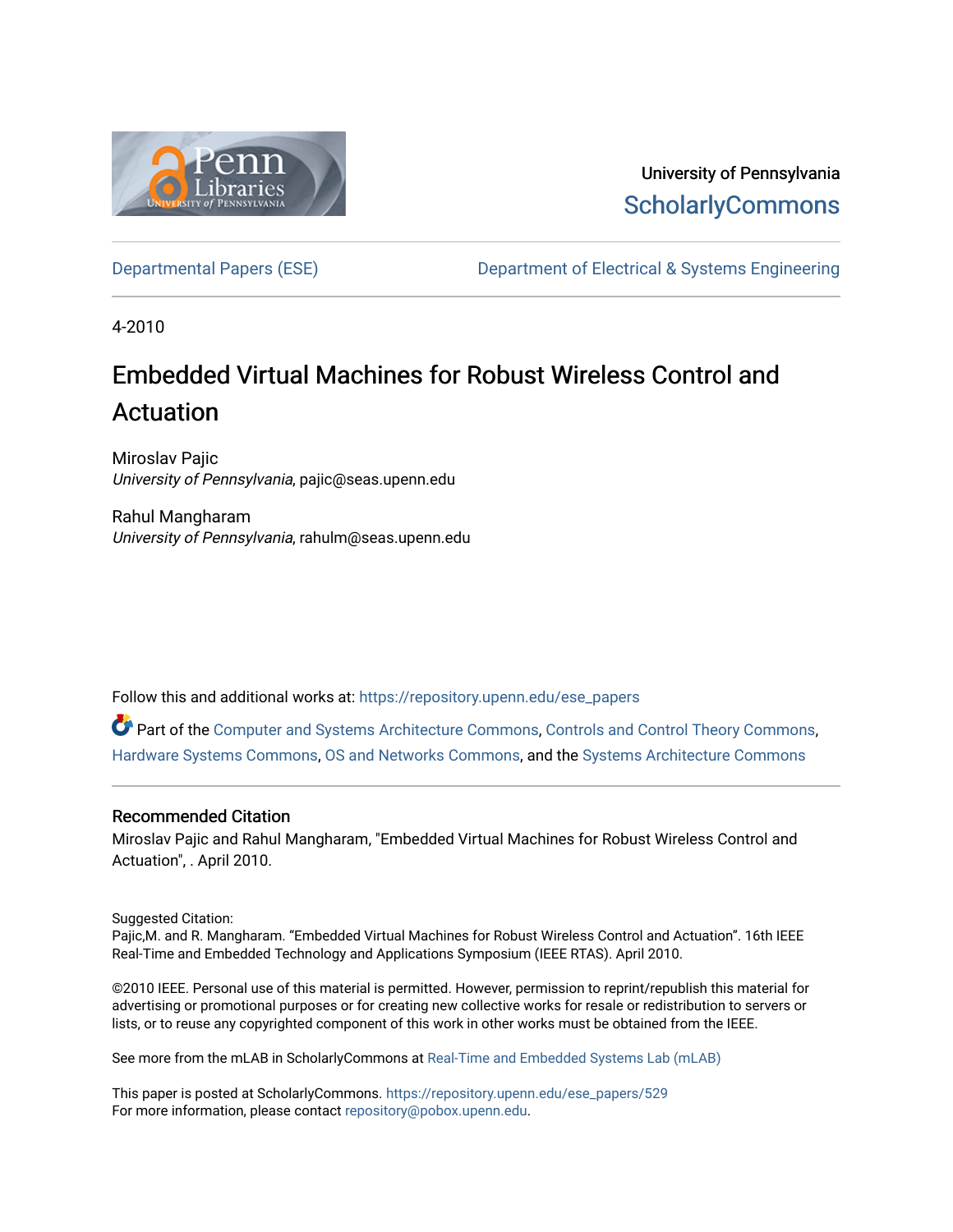## Embedded Virtual Machines for Robust Wireless Control and Actuation

## **Abstract**

Embedded wireless networks have largely focused on open-loop sensing and monitoring. To address actuation in closed-loop wireless control systems there is a strong need to re-think the communication architectures and protocols for reliability, coordination and control. As the links, nodes and topology of wireless systems are inherently unreliable, such time-critical and safety-critical applications require programming abstractions and runtime systems where the tasks are assigned to the sensors, actuators and controllers as a single component rather than statically mapping a set of tasks to a specific physical node at design time. To this end, we introduce the Embedded Virtual Machine (EVM), a powerful and flexible programming abstraction where virtual components and their properties are maintained across node boundaries. In the context of process and discrete control, an EVM is the distributed runtime system that dynamically selects primary-backup sets of controllers to guarantee QoS given spatial and temporal constraints of the underlying wireless network. The EVM architecture defines explicit mechanisms for control, data and fault communication within the virtual component. EVM-based algorithms introduce new capabilities such as predictable outcomes and provably minimal graceful degradation during sensor/ actuator failure, adaptation to mode changes and runtime optimization of resource consumption. Through case studies in process control we demonstrate the preliminary capabilities of EVM-based wireless networks.

## Keywords

Real-time systems, control systems, wireless networks, fault-tolerant systems

## **Disciplines**

Computer and Systems Architecture | Controls and Control Theory | Hardware Systems | OS and Networks | Systems Architecture

## **Comments**

Suggested Citation:

Pajic,M. and R. Mangharam. "Embedded Virtual Machines for Robust Wireless Control and Actuation". 16th IEEE Real-Time and Embedded Technology and Applications Symposium (IEEE RTAS). April 2010.

©2010 IEEE. Personal use of this material is permitted. However, permission to reprint/republish this material for advertising or promotional purposes or for creating new collective works for resale or redistribution to servers or lists, or to reuse any copyrighted component of this work in other works must be obtained from the IEEE.

See more from the mLAB in ScholarlyCommons at [Real-Time and Embedded Systems Lab \(mLAB\)](http://repository.upenn.edu/mlab_papers/)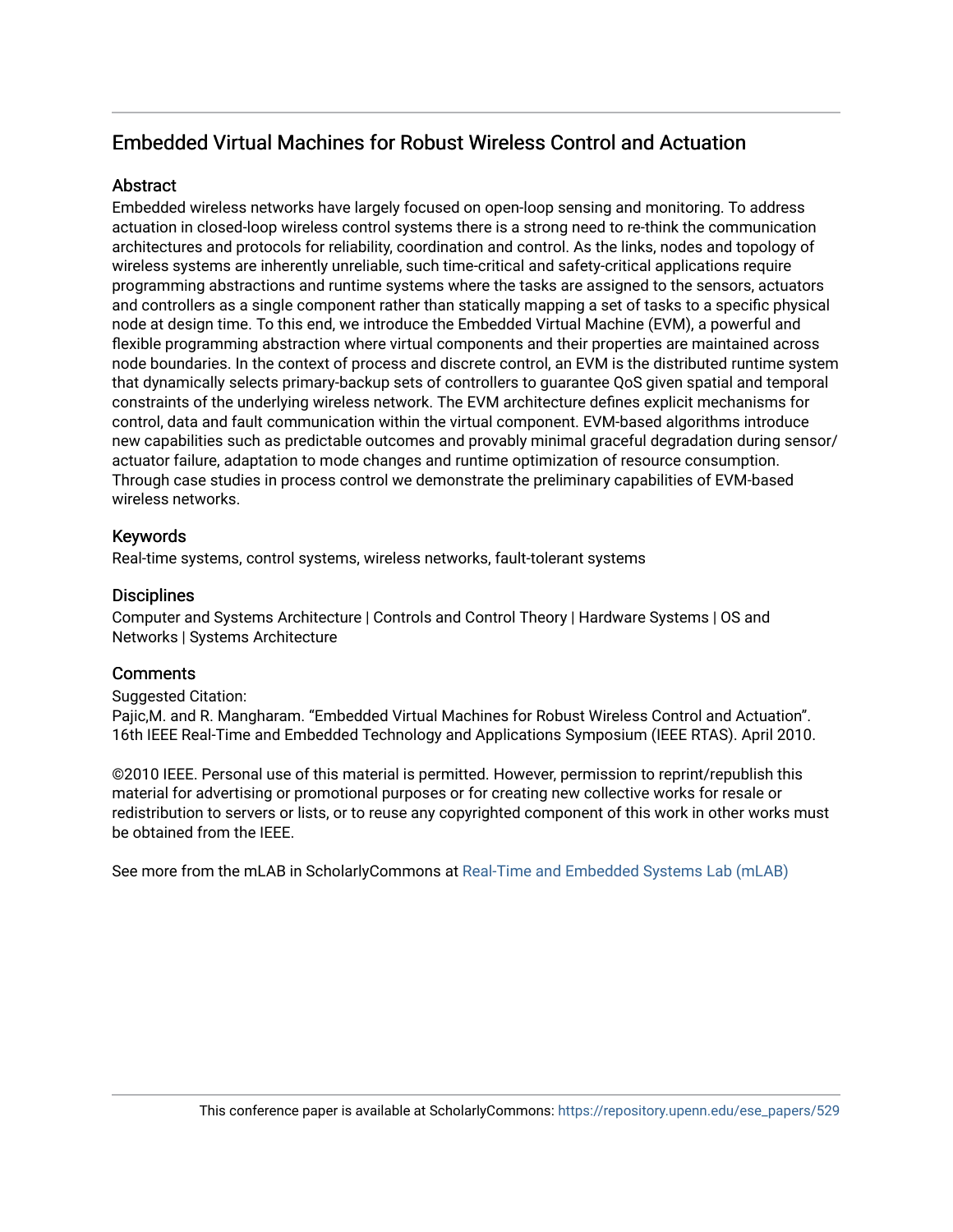### Embedded Virtual Machines for Robust Wireless Control and Actuation

Miroslav Pajic and Rahul Mangharam Department of Electrical and System Engineering University of Pennsylvania {pajic, rahulm}@seas.upenn.edu

*Abstract*—Embedded wireless networks have largely focused on open-loop sensing and monitoring. To address actuation in closed-loop wireless control systems there is a strong need to re-think the communication architectures and protocols for reliability, coordination and control. As the links, nodes and topology of wireless systems are inherently unreliable, such timecritical and safety-critical applications require programming abstractions and runtime systems where the tasks are assigned to the sensors, actuators and controllers as a single component rather than statically mapping a set of tasks to a specific physical node at design time. To this end, we introduce the Embedded Virtual Machine (EVM), a powerful and flexible programming abstraction where virtual components and their properties are maintained across node boundaries. In the context of process and discrete control, an EVM is the distributed runtime system that dynamically selects primary-backup sets of controllers to guarantee QoS given spatial and temporal constraints of the underlying wireless network. The EVM architecture defines explicit mechanisms for control, data and fault communication within the virtual component. EVM-based algorithms introduce new capabilities such as predictable outcomes and provably minimal graceful degradation during sensor/actuator failure, adaptation to mode changes and runtime optimization of resource consumption. Through case studies in process control we demonstrate the preliminary capabilities of EVM-based wireless  $networks.<sup>1</sup>$ 

#### I.. INTRODUCTION

Automation control systems form the basis for significant pieces of our nation's critical infrastructure. Time-critical and safety-critical automation systems are at the heart of essential infrastructures such as oil refineries, automated factories, logistics and power generation systems. Discrete and process control represent an important domain for realtime embedded systems with over a trillion dollars in installed systems and \$90 billion in projected revenues for 2008 [1].

In order to meet the reliability requirements, automation systems are traditionally severely constrained along three dimensions, namely, operating resources, scalability of interconnected systems and flexibility to mode changes. Oil refineries, for example, are built to operate without interruption for over 25 years and can never be shutdown for preventive maintenance or upgrades. They are built with rigid ranges of operating throughput and require a significant re-haul to adapt to changing market conditions. This rigidity has resulted in proprietary systems with limited scope for re-appropriation of resources during faults and retooling to match design changes

on-demand. For example, automotive assembly lines lose an average of \$22,000 per minute of downtime [2] during system faults. This has created a culture where the operating engineer is forced to patch a faulty unit in an ad hoc manner which often necessitates masking certain sensor inputs to let the operation proceed. This process of unsystematic alteration to the system exacerbates the problem and makes the assembly line difficult and expensive to operate, maintain and modify.

Embedded Wireless Sensor-Actuator-Controller (WSAC) networks are emerging as a practical means to monitor and operate automation systems with lower setup/maintenance costs. While the physical benefits of wireless, in terms of cable replacement, are apparent, plant owners have increasing interest in the logical benefits.

With multi-hop WSAC networks, it is possible to build modular systems which can be swapped out for off-line maintenance during faults. Modular systems can be dynamically assigned to be primary or backup on the basis of available resources or availability of the desired calibration. Modularity allows for incremental expansion of the plant and is a major consideration in emerging economies. WSAC networks allow for runtime configuration where resources can be re-appropriated on-demand, for example when throughput targets change due to lower price electricity during off-peak hours or due to seasonal changes in end-to-end demand.

#### *A.. Embedded Virtual Machines*

The current generation of embedded wireless systems has largely focused on open-loop sensing and monitoring applications. To address actuation in closed-loop wireless control systems there is a strong need to re-think the communication architectures and protocols for reliability, coordination and control. As the links, nodes and topology of wireless systems are inherently unreliable, such time-critical and safety-critical applications require programming abstractions where the tasks are assigned to the sensors, actuators and controllers as a *single component* rather than statically mapping a set of tasks to a specific physical node at design time (see Fig. 1(a)). Such wireless controller grids are composed of many wireless nodes, each of which share a common sense of the control application but without regard to physical node boundaries. Our approach, as shown in Fig. 1, is to *decouple* the functionality (i.e. tasks) from the inherently unreliable physical substrate (i.e. nodes) and allow tasks to migrate/adapt to changes in the underlying topology.

<sup>&</sup>lt;sup>1</sup>This research work was supported in part by the NSF CPS-0931239, CSR-0834517 and MRI-0923518 grants.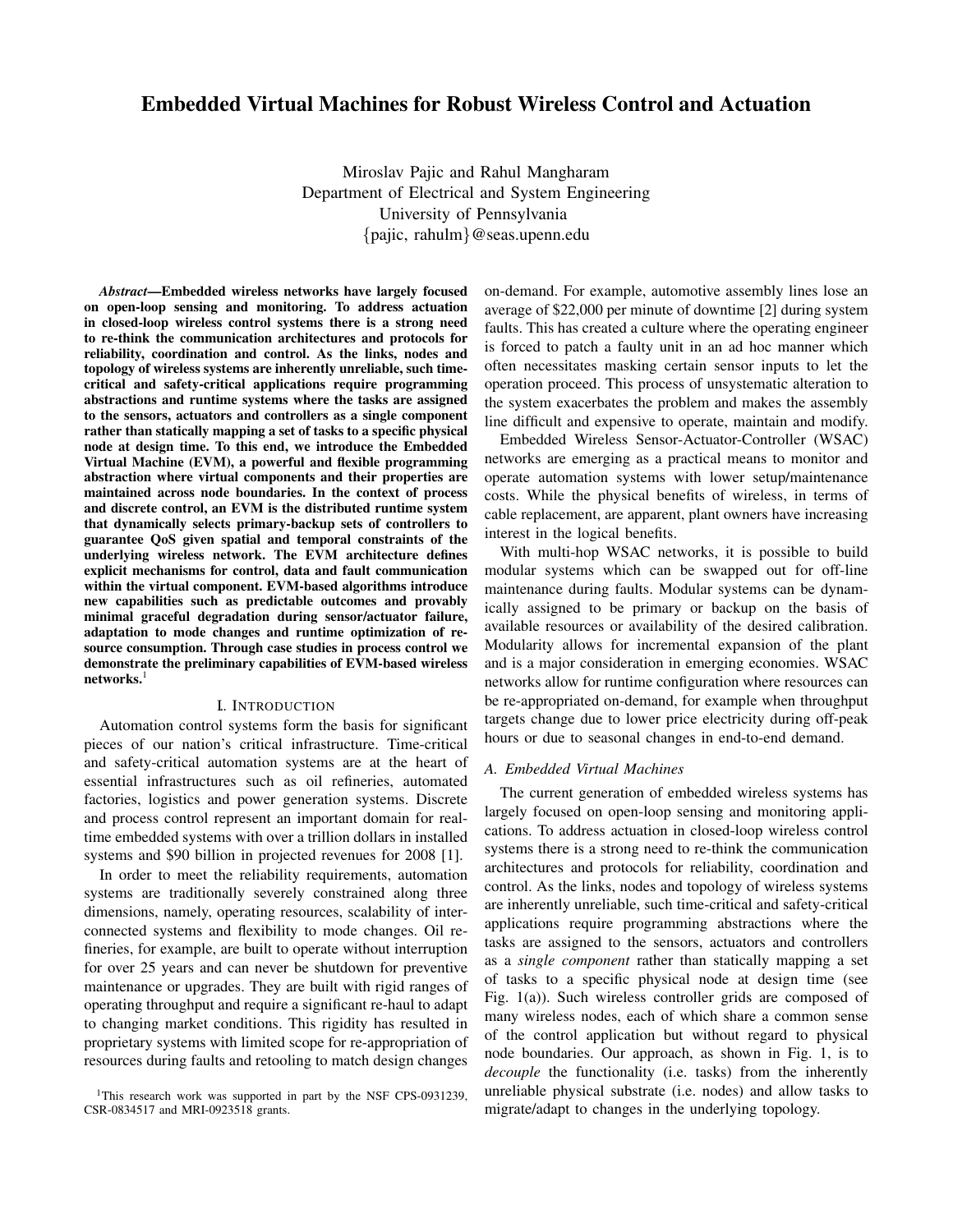

Figure 1. (a) A wireless sensor, actuator and controller network. (b) Algorithm assignment to a set of controllers, each mapped to the respective nodes. (c) Three Virtual Components, each composed of several network elements. (d) Decoupled virtual tasks and physical nodes with runtime task mapping.

To this end, we introduce the Embedded Virtual Machine (EVM), a powerful and flexible programming abstraction where a Virtual Component (VC) and its properties are maintained across node boundaries, as shown in Fig. 1(c). EVMs differ from classical virtual machines. In the enterprise or on PCs, one (powerful) physical machine may be partitioned to host multiple virtual machines for higher resource utilization. On the other hand, in the embedded domain, an EVM is composed across multiple physical nodes with the goal to maintain correct and high-fidelity operation even under changes in the physical composition of the network. The goal of the EVM is to maintain a set of *functional invariants*, such as a control law and *para-functional invariants* such as timeliness constraints, fault tolerance and safety standards across a set of controllers given the spatio-temporal changes in the physical network. By incorporating EVMs in existing and future wireless automation systems, our aim is to realize:

1. *Predictable outcomes in the presence of controller failure.* During node or link faults, EVM algorithms determine if and when tasks should be reassigned and provide the mechanisms for timely state migration.

2. *Provably minimal QoS degradation without violating safety.* In the case of (unplanned) topology changes of the wireless control network, potential safety violations are routine occurrences and hence the EVM must reorganize resources and task assignments to suit the current resources and task assignments to suit the current resource availability (i.e. link bandwidth, available processing capacity, memory usage, sensor inputs, etc.).

3. Composable and reconfigurable runtime system through synthesis. In the EVM approach, a collection of sensors, actuators and controllers make a Virtual Component (VC) as shown in Fig. 1(c). A VC is a composition of inter- $\frac{dS}{dt}$  connected communicating physical components defined by



Current Task-set: T1, T2, T3 Current Task-set: T'1, T'2, …, T'7

Figure 2. Task migration for real-time operation (instructions, stack, data & timing/fault tolerance meta-data) on one physical node to another.

object transfer relationships. At runtime, nodes determine the task-set and operating points of different controllers in the VC, as shown in Fig. 1(b). This machine-to-machine coordination requires task-set generation, task migration and remote algorithm activation which are executed via synthesis at runtime, as shown in Fig. 2.

4. *Runtime Resource Re-appropriation and Optimization for dynamic changes in service.* For planned system changes such as a factory shift, increase in output or retooling for a different chassis, nodes are required to be re-scheduled in a timely and work conserving manner.

#### *B.. Challenges with Wireless Control*

While there has been considerable research in the general area of wireless sensor networks, a majority of the work has been on open-loop and non-real time monitoring application. As we extend the existing programming paradigm to closedloop control applications with tight timeliness and safety requirements, we identify four primary challenges with the design, analysis and deployment of extending such networks:

1. Programming motes in the event-triggered paradigm is tedious for control networks.

2. Programming of sensor networks is at the physical nodelevel.

3. Design of systems with flexible topologies is hard with physical node-level programming as the set of tasks (or responsibility) is associated with the physical node.

4. Fault diagnostics, repair and recovery are manual and template-driven for a majority of networked control systems.

#### *C.. Overview of the EVM Approach*

While wireless system engineers optimize the physical, link and network layers to provide an expected packet error rate, this does not translate accurately to the stability of the control problem at the application layer. For example, planned and unplanned changes in the network topology with node/link failures are currently not easily captured or specifiable in the metrics and requirements for the control engineer. For a given plant connected to its set of controllers via wireless links, see Fig. 1(a-b), it is necessary that the controller process the sensor inputs and perform actuation within a bounded sampling interval. While one approach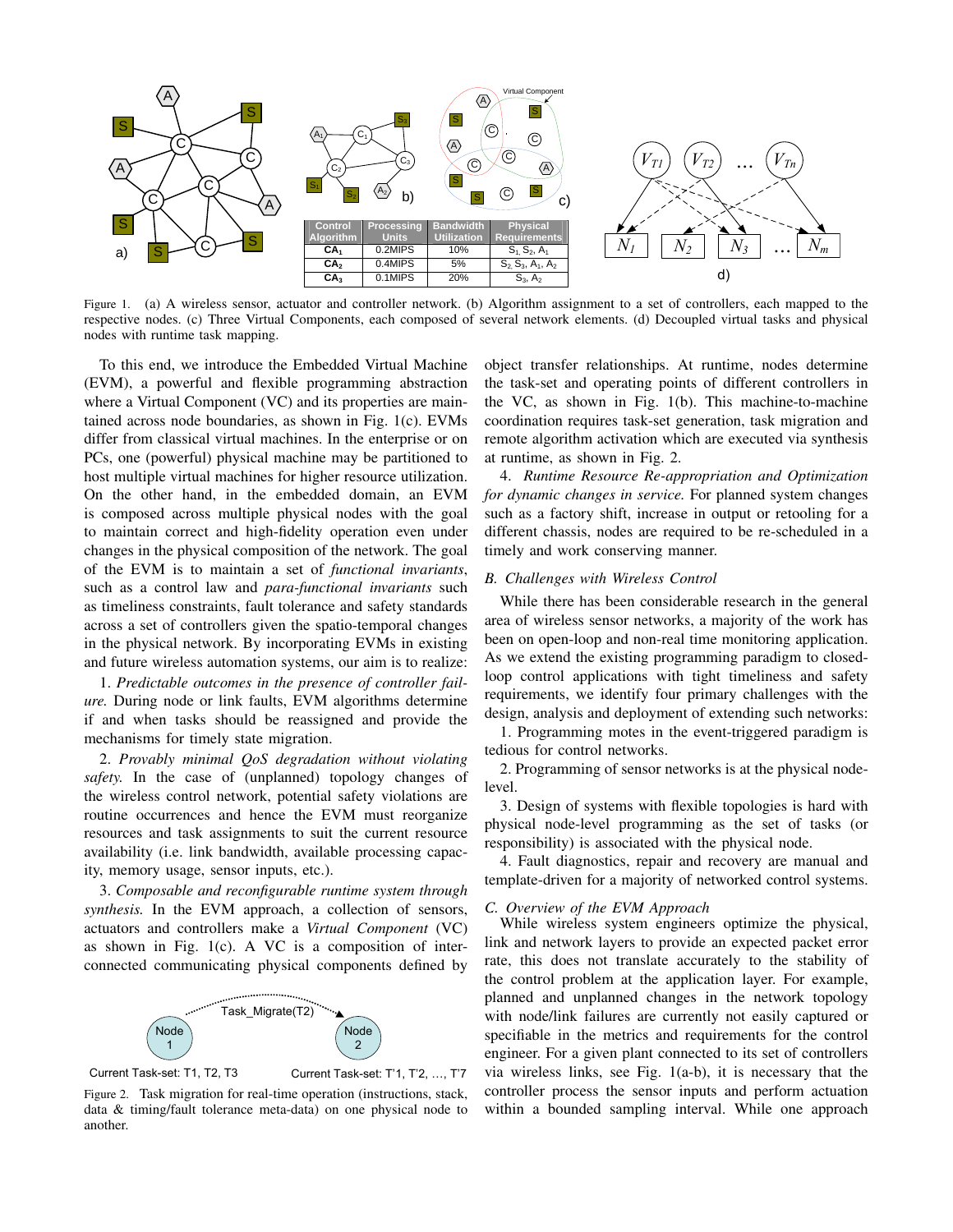

**: VTout1 SWAP f SUM ( x x – y ) ; : VTout2 NEGATE R1 SUM kp1 ki1 kd1 0 0 PID SATURATE ( x – x ) ; : VTout4 NEGATE R2 SUM kp ki kd 0 0 PID SATURATE ( x – x ) ; : VT\_ID ROT DUP ROT VTout1 DUP VTout4 2SWAP SWAP VTout1 DUP VTout4 2SWAP ( in1 in2 in3 – out1 out2 out3 out4 ) ;**

(c) Generated code

Figure 3. Generation of EVM functional description from Simulink model

is to design specialized wireless control algorithms that are robust to specified range packet errors [3], [4], it is nontrivial to design the same for frequent topological changes. Furthermore, it is difficult to extend the current network infrastructure to add/remove nodes and to redistribute control algorithms to suit environmental changes such as battery drain for battery-operated nodes, increased production during off-peak electricity pricing, seasonal production throughput targets and operation mode changes.

The EVM approach is to allow the control engineer to utilize the same wired-network control algorithms on the wireless network without knowledge of the underlying network protocols, node-specific operating systems or hardware platforms. The virtual machine executing on each node (within the virtual component) instruments the VC to adapt and reconfigure to changes while ensuring the control algorithm is within its stability constraints. This approach is complementary to the body of network control algorithms [3], [4] as it provides a logical abstraction of the underlying physical node topology.

The paper is organized as follows: Section II presents the automated design flow from a control problem specification to binding controller tasks to nodes within a VC. Section III describes the architecture of the EVM and mechanisms for parametric and programmatic control. Given these mechanisms, Section IV presents the key task assignment and scheduling algorithm to optimize operation during network changes. Finally, we describe the implementation on real hardware in Section VI and a case study in Section VII.

#### II. EVM DESIGN FLOW

Our focus is on the design and implementation of wireless controllers and in providing such controllers with runtime mechanisms for robust operation in the face of spatiotemporal topological changes. We now describe the design flow from control problem formulation, automatic translation of control models to platform-independent EVM interpreterbased code and finally to platform-dependent binaries (see Fig.  $3(a)$ ). These binaries are assigned to nodes within a VC using assignment and scheduling algorithms presented in Section IV.

At design time, control systems are usually designed using software tools, such as Matlab/Simulink, that incorporate both modeling and simulating capabilities. Therefore, in order to automatize the whole design flow, the EVM is able to automatically generate functional models from the Simulink control system description to define the processes by which input sampled data is manipulated into output data for feedback and actuation. These functional models are represented by generated code and meta data that are *platform and node independent system descriptions*, thus allowing the system designer to exclusively focus on the control problem design.

From the functional description in the platformindependent and domain-specific language, the EVM design flow automatically extracts additional para-functional properties, like *timing, inter-task dependencies, etc* from the Simulink model. All these properties, along with functional description are used to define a *platform optimized binary* for each virtual task (VT). VTs have the option of static or dynamic binding depending on the capabilities and timing requirements for the given control problem specification.

#### *A.. Control Problem Synthesis*

A functional description of a VT is automatically extracted from the Simulink design, using the fact that each block can be represented as a composition of other Simulink blocks. Thus, each model can be presented as a hierarchical composition of basic Simulink blocks. This organization of Simulink models allows for natural extraction of a functional description using predefined words from the *EVM programming language* dictionary (described in the next sub-section). Similarly, when a new block in Simulink is defined as a composition of previously defined blocks, for the EVM functional description, a new word is described using previously defined words, until a level is reached where all words belong to the EVM dictionary. Therefore, a VT description is obtained using a parser that processes the Simulink model file by searching for a new block definitions along with the interconnections between blocks. An example of creation of a VT's functional description from a Simulink design model in Fig. 3(b) is presented in Fig. 3(c). As the platform-independent language is stack-based, the notation is in reverse.

#### *B.. Platform Independent Domain Specific Language*

In order to generate functional description of the designed system, the EVM programming language is based on FORTH, a structured, stack-based, extensible programming language[5]. On the other hand, since the goal of EVM design is to allow flexibility and designing utilities independent of chosen programming language, the intermediate programming language is not constrained to FORTH.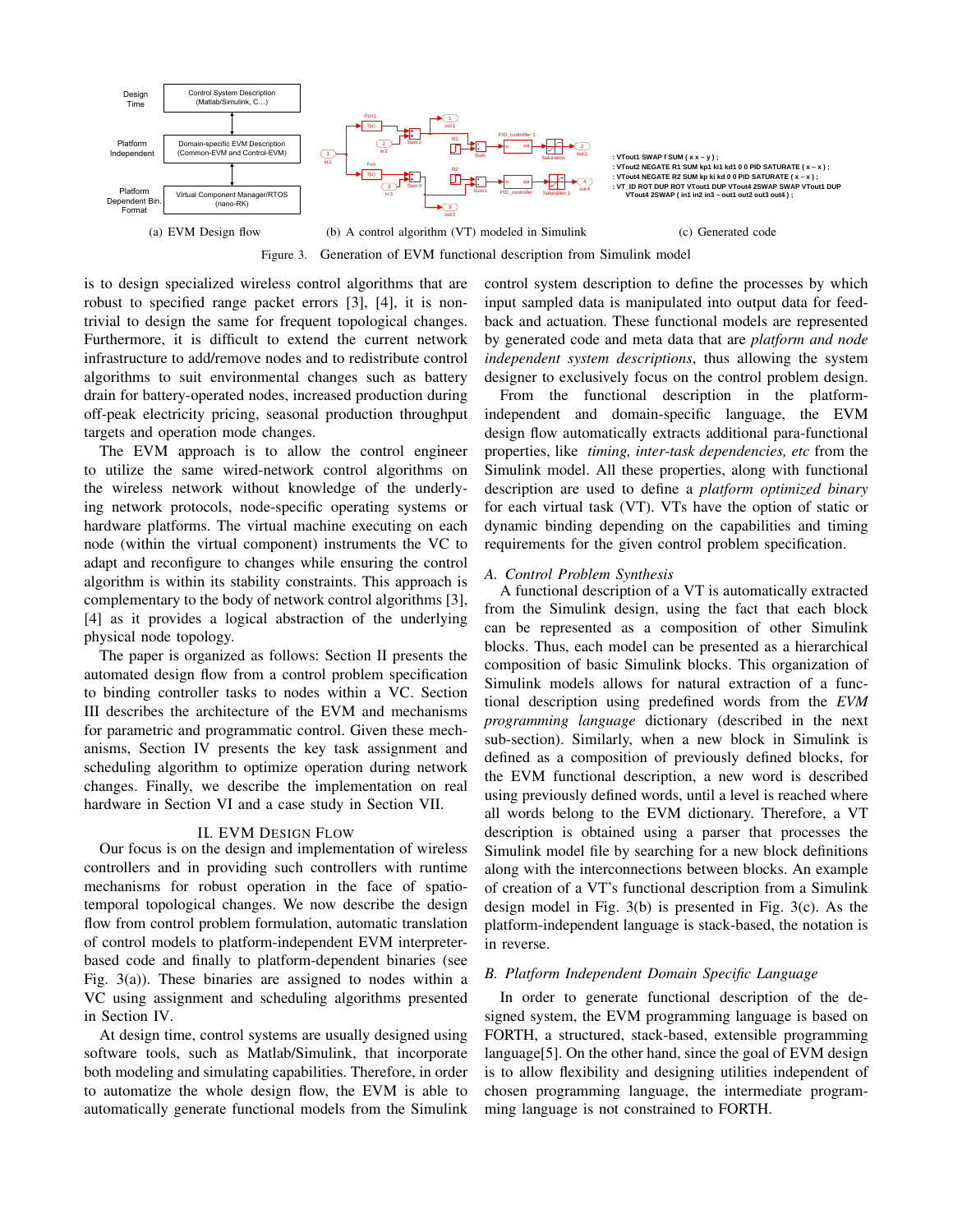- Dictionary consists of predefined blocks/functions that are usually used for control systems description
- PID ( $K_p K_l K_p$  addr\_in addr\_out )
- PI  $(K_p K_i$  addr\_in addr\_out )
- TF ( m n addr\_alpha addr\_beta addr\_in addr\_out )

$$
G(z) = \frac{N(z)}{N(z)} \qquad N(z) = \alpha_0 + \alpha_1 z^{-1} + \alpha_2 z^{-2} + \dots + \alpha_m z^{-m},
$$

$$
G(z) = \frac{P(z)}{D(z)} \qquad D(z) = \beta_0 + \beta_1 z^{-1} + \beta_2 z^{-2} + ... + \beta_n z^{-n}.
$$

*n*

• LTI (p m n addr\_A addr\_B addr\_C a\_in a\_x a\_out -)  $x[k+1] = Ax[k] + Bu[k],$ 

 $y[k] = Cx[k], A \in R^{n \times n}, B \in R^{n \times m}, C \in R^{p \times n}$ 

Figure 4. Control-EVM platform-independent and domain-specific language for expressing functional and timing description of Simulink models

The use of the EVM intermediate programming language enables domain-specific constructs, where basic programming libraries are related to the type of application that is being developed. For example, for use in embedded wireless networks for industrial control, we developed two predefined libraries, Common-EVM, based on the standard FORTH library [5], and Control-EVM that contains functionality widely used for developing control applications as shown in Fig. 4. In addition, the extensibility of EVM allows us to define the Automotive-EVM, Aviation-EVM or Medical-EVM libraries that will contain functionalities specific to each of these application fields. Using these libraries, the code generator creates a system description from a predefined component, thus creating a task description file for each of the Virtual Tasks (VTs).

Timing parameters (period and worst-case execution time) are also extracted from the model. Since we consider only discrete controllers as potential VTs, Simulink design rules force the designer to define a sampling rate for each discrete block, allowing us to a extract period that is the least common divider for all task timings. These values are also extracted from the model file and added to the VT's description file, along with the functional description.

#### III.. EVM ARCHITECTURE AND IMPLEMENTATION

We now describe the node-specific architecture which implements the mechanisms for the virtual machine on each node. The Common-EVM and Control-EVM description for each set of controllers are scoped within Virtual Tasks that are mapped at runtime by the the task Assignment Algorithm described in Section IV. This description is interpreted by the interpreter running on each node. The EVM runtime system is built on top of the nano-RK real-time operating system [6] as a *supertask*, allowing node-specific tasks to execute natively and virtual tasks (VTs), i.e. those that are dynamically coupled with a node, to run within the EVM. The EVM services are shown in Fig. 5 and the EVM blocklevel reference architecture is presented in Fig. 6. This allows the EVM to maintain node-specific functionalities and be extensible to runtime task evocation of existing or new VCs.

The interface between nano-RK and all VTs is realized using the Virtual Component Manager (VCM) supertask. The



Figure 5. nano-RK RTOS architecture with EVM extensions

VCM maintains local resource reservations (CPU, network slots, memory, etc.) within nano-RK, the local state of the VTs and global mapping of VTs within the VC. The VCM is responsible for memory and network management for all VTs-to-physical nodes and presents a mapping between local and remote ports which is transparent to all local VTs. The VCM includes a FORTH-like interpreter for generic and domain-specific runtime operations and a Fault/Failure Manager (FFM) for runtime fault-tolerant operation. The VCM is implemented in a modular form so the FORTH interpreter, FFM and other specialized modules may be swapped with extensions and improvements over time and for domain-specific applications.

#### *A.. nano-RK Real-Time OS*

To address the need for timing precision, priority scheduling and fine-grained resource management the nano-RK resource kernel [6] has been previously developed with timeliness as a first-class concern. nano-RK is a fully preemptive RTOS with multi-hop networking support. All networking is conducted over the RT-Link [7], a real-time link protocol that is native to nano-RK.

nano-RK has been design as fully static OS, configured at the design time. Therefore to allow parametric and programmatic run-time changes in the code nano-RK was redesigned and extended with several new features (see Fig. 5):

• *Runtime Parametric Control:* Support for dynamic change of sampling rates, runtime task and peripheral activation/deactivation and runtime modification to the task utilization has been added. These facilities are exposed and executed via the Common-EVM programmer interface.

• *Runtime Programmatic Control:* As a part of EVM design dynamic task migration has been implemented. This requires runtime schedulability analysis, capability checks to migrate a subset of the task data, instructions, required libraries and task control block.

• *Dynamic Memory Management:* Both *Best-fit* and *Firstfit* memory allocation methods are supported. The Garbage Collector is scheduled only when its execution does not influence execution of other tasks.

#### *B.. Virtual Component Interpreter*

The Virtual Component Interpreter provides the EVM programmer with an interface to define and execute all VTs. Every VT is defined as a word within the VCM library.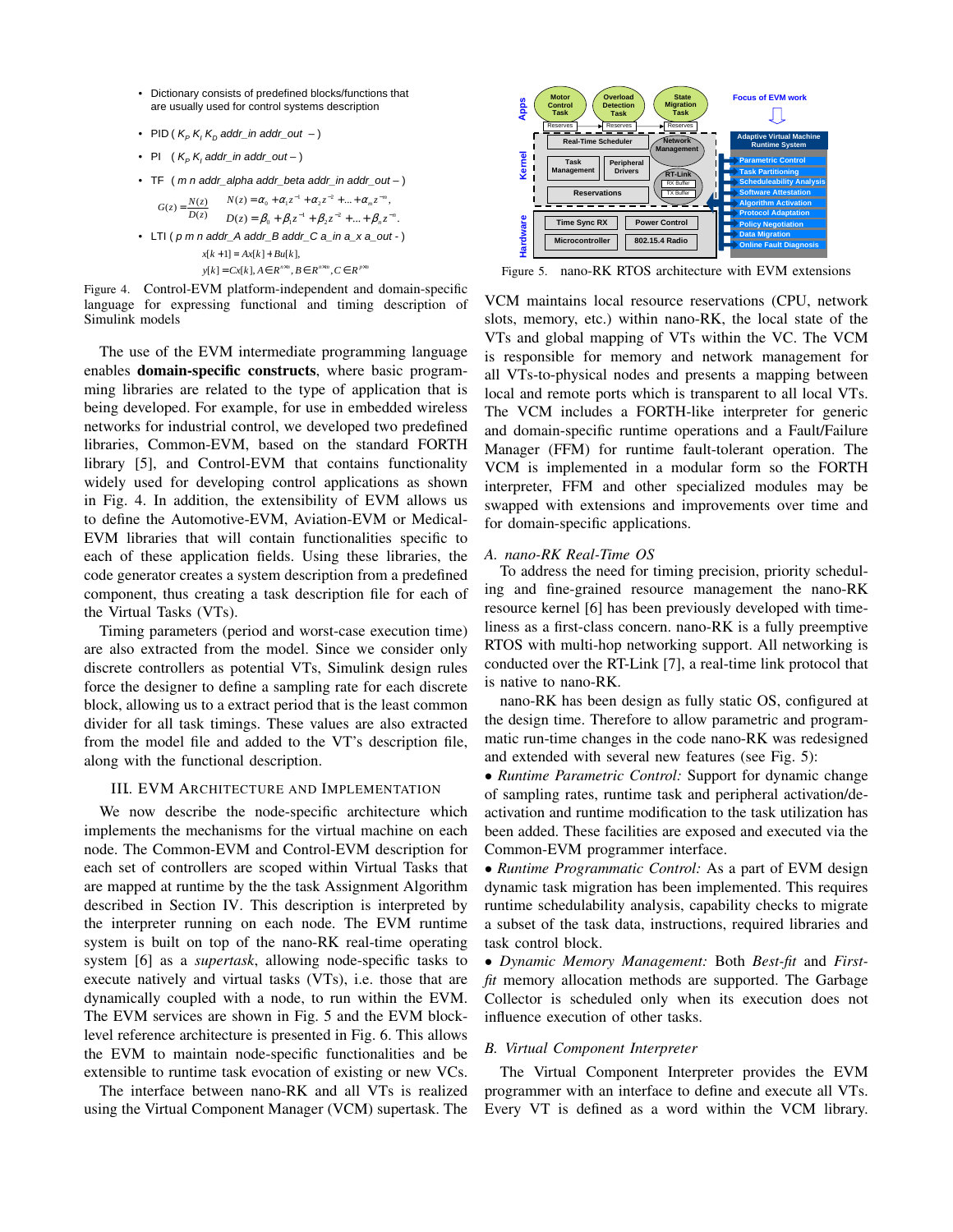

Figure 6. EVM architecture with Virtual Component Manager running as a supertask along side native nano-RK tasks

When a new VT description is received over the network, the VCM calls the interpreter which defines a new word using the description file of the task and the existing VC libraries. When a VT is activated, each execution of VT is implemented as a scheduled activation of the interpreter with the VT's word as an input. To allow preemptivity of the tasks, each call of the interpreter uses a VT-specific stack and dedicated memory segments. In addition, since each VT is capable of dynamically allocating memory during its execution in cases when there is no space in already dedicated memory, the EVM's memory manager allocates a new block of fixed size (currently 128B). Therefore, the interpreter is designed to use logical addresses in form (block index, local address inside block). In order to be able to use the node's physical memory, the VCM supports address translation and garbage collection for the interpreter.

Each node has a local copy of standard Common-EVM dictionary and Control-EVM dictionaries. If a new word needs to be included in the existing library, upon reception of a message that contains the word, the VCM initiates execution of the interpreter. The interpreter first checks the global word identifier and revision number in order to discard obsolete versions. If a newer version is at hand, the interpreter (re)defines the word in the dictionary. Since all VTs executions are performed using the interpreter, there is no need for any additional kind of provider-subscriber relation as described in [8]. In addition, potential failure modes that may result from inconsistent versions on each node are avoided using this simple approach. Each local word update, also updates the revision number of the VT word, therefore keeping the VT fully updated without requiring consensus across the VC.

#### *C.. Virtual Tasks*

Each VT is described using the Virtual Task's Description Table (VTDT), comprised of a global and local description of a VT (for details see [9]). Copies of the Descriptor Table are stored on all members of the VC. While this requirement for consistency currently results in an issue of scalability, a majority of the higher-speed control in a SCADA system require networks with less than 20 nodes and is hence within the practical limits of the current approach. Each task specifies its *Deployment constraints* as to whether it is *Fixed* or *Flexible* in terms of binding to specific physical nodes. Each VT's global description has information about memory requirements, stack size and number of fixed size memory blocks (e.g.128B) that are used. In addition to the above meta

data, network requirements in terms of number of active RT-Link transmit and receive slots, are specified at design time. The above descriptors are specified within the VCM's Task Control Block (TCB) for each VT.

#### *D.. Virtual Component Manager*

The fundamental difference between native nano-RK and the VCM is that the scope of nano-RK's activities is local, node-specific and defined completely at design time, while the scope of the VCM is the VC that may span multiple physical nodes. The current set of functionalities supported is:

#### 1. Virtual Task handling:

*1.1 VC state* is maintained, keeping every node with a consistent mapping of VTs. The VCM in each controller node within the VC periodically broadcasts its information about VT mapping in order to keep consistency between all members of the VC. Currently a centralized consensus protocol is used and a distributed consensus protocol is needed to scale operations.

*1.2 Task migration* that can be triggered as a result of a fault/failure procedure or by request of either the VT or VCM. As a part of a task migration, the task's VTDT is sent along with all memory blocks used by the task. If the VT is already defined on a node (checked by exchange of hash values), only task parameters are exchanged. In addition, due to physical limitations (network, differences between controller/actuator nodes, etc) before migrating a VT to a particular node, network and CPU schedulability analysis are performed for nodes that are potential candidates. If analysis show that no node can execute the task correctly, an error message is returned.

*1.3 VT activation:* After a VT is defined, the VCM performs local CPU and network schedulability analysis prior to task activation. This is done in order to ensure that task will not adversely affect correct execution of previously defined VTs. *1.4 Control of tasks executed on other nodes:* For all VTs in *Backup* mode, the VCM shadows the execution of the VT in *Primary* mode. If a departure from the desired operation is observed (i.e. low battery level, decreased received packet signal strength), *Backup* nodes may be assigned to *Primary* mode based on policy.

#### 2. Network Management:

*2.1 Transparent radio interface:* Using the message header which contains information about message type, the VCM determines which task should be informed about message arrival. Messages containing tasks and their parameter definitions are first processed by the VCM, before the VCM activates the Interpreter (for remote ports). Local task messages are transferred to their respective local ports.

*2.2 Logical-to-physical address mapping:* All communication between VTs is via the VCM. Since a VT does not have information on which nodes other tasks are deployed, the VCM performs logical-to-physical address mapping.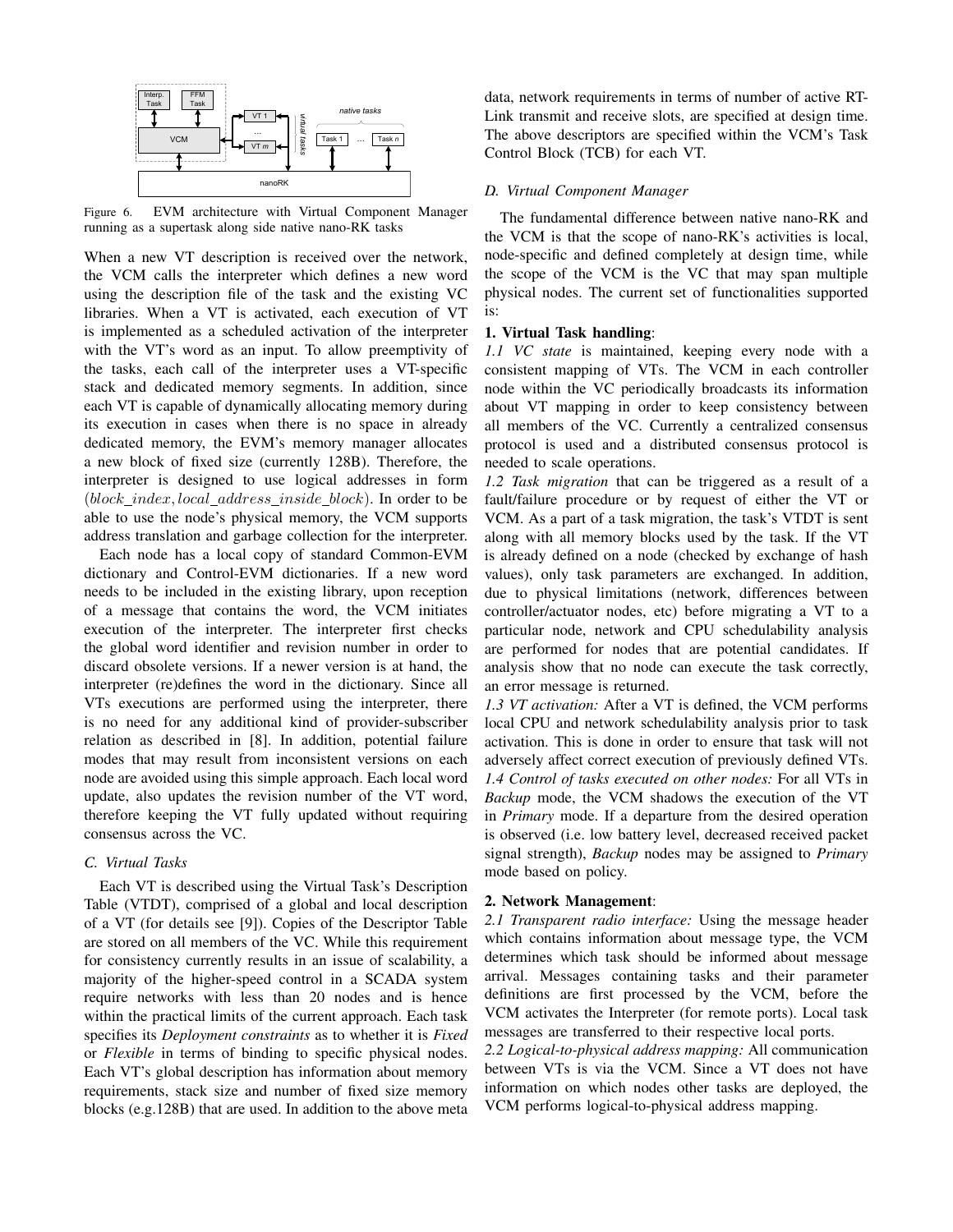#### IV.. VIRTUAL TASK ASSIGNMENT

We now discuss the EVM algorithm for determining the best set of physical controller nodes to execute virtual tasks, given a snapshot of current network conditions. The goal of the assignment procedure is to determine: (1) Assignment of the control algorithms to the set of nodes  $V$ , where each VT is assigned to one node as a *Primary* and to R nodes as a *Backup*. (2) Communication schedule that determines active links at each time slot. Communication between nodes is scheduled using TDMA based protocol with frame size  $F<sub>S</sub>$ . (3) Computational schedule that determines in which time slot each control algorithm is executed. We first sketch the general formulation followed by a more intuitive relaxed formulation.

To define the problem as an optimization problem, the following assumptions have been made:

1. For each process j, all *Primary* and *Backup* nodes assigned for its execution are scheduled in the same time slot(s).

2. Virtual tasks are mutually independent.

3. A process  $i$  will remain stable if its sampling rate is less than  $T_i$ ,  $\forall i \Rightarrow F_S \leq min(T_1, T_2, ..., T_p)$ .

The first assumption, simplifies the assignment problem formulation and allows for an easier schedulability analysis scheme. A significant class of process controllers execute a large number of simple and independent control loops. Hence, the second assumption is reasonable. As future work, this assumption will be relaxed to consider dependencies between tasks. Finally, the last assumption can be justified as shown in [4].

For example, consider a Networked Control System (NCS) used to control a plant modeled with continuous Linear-Time Invariant (LTI) dynamics  $\dot{x}(t) = Ax(t) + Bu(t), y(t) =$  $Cx(t)$ , controlled by a discrete, state feedback controller  $u(kT) = -Kx(kT)$ . If a network induced delay  $\tau_k$  is less than one sampling period a control feedback has a form  $u(t^+) = -Kx(kT), t \in [kT + \tau_k, (k+1)T + \tau_{k+1}).$ Thus  $u(t)$  is a piecewise continuous function that changes values only at time  $kT + \tau_k$ . Since the EVM uses fully synchronous networks, after a message is delivered to the actuators they are scheduled to actuate at the same time. This maintains the same delay for all inputs of a plant at each period ( $\tau_k = \tau$ ,  $\forall k$ ). Using the simulation approach as in [4], a stability region with respect to  $T$  and  $\tau$  can be determined. The region is used to determine maximal allowed sampling period for which, if a network delay is less than a period  $(\frac{\tau}{T} \leq 1)$ , the system maintains stable.

Since standard link protocols for wireless factory automation, such as WirelessHART[10], recommend that only one physical node may transmit in each time slot, we were able to obtain an efficient reformulation of the relaxed assignment problem.

#### *A.. General Formulation*

To develop an assignment algorithm we considered a multihop control network, consisting of  $p$  processes and  $m$  nodes

(sensors, actuators and controllers). Due to space limitations, we provide a sketch of the assignment algorithm. For the complete solution the reader is encouraged to consult [9].

In order to ensure correct behavior of the system, the following set of constraints have to be met:

1. Primary node assignment: Every control algorithm should be executed on exactly one, *Primary* node

2. Redundancy constraint: Every control algorithm should be assigned to R additional, *Backup*, nodes (different from the one executing the control algorithm).

3. Link reliability constraint: Only links with link quality above a given threshold should be considered.

4. Routing constraints: Each *Primary* node uses 2 different paths to deliver information to all actuators related to the control of the process. All *Backup* nodes must be connected with all sensors used for the control algorithm execution.

5. Monitoring constraint: All  $R$  backup nodes have to be 1-hop neighbors of the primary node.

6. Computation schedule constraint: Each control algorithm has to be scheduled exactly once during a frame. Future extensions will allow processes to have different sampling intervals.

7. Communication schedulability constraint: All communication should be interference-free (two interfering nodes cannot transmit in the same time slot).

8. Stability constraints: All control loops have to be stable. Using the third assumption, all control loops will be stable if the end-to-end delay from sensors to controller to actuators along with the time for the controller's computation is less than  $F_S$ 

The problem considers the following set of objectives:

- 1. Minimize aggregate number of links used,  $f_{LN}$ .
- 2. Maximize aggregate link quality,  $f_{LO}$ .

3. Maximize use of disjoint routing for the monitoring of the primary controller: All of the  $R$  backup nodes should receive sensor values using maximum disjoint paths. Also, two paths from the *Primary* node to actuators should be maximum disjoint.

The assignment problem was formulated as a binary integer programming optimization problem and solved using branch and bound[11]. In addition, as the problem formulation has a large number of decision variables, it can be computationally expensive to solve the problem even for a small network. Thus we have translated the problem into the satisfiability problem, by transforming each constraint into conjunctive normal form (CNF) (more details in [9]) which is then solved using a very efficient satisfiability solver zChaff [12]. This allows us to solve the previous problem in realtime even for larger networks.

#### *B.. Problem Relaxation*

When only one node in the VC can transmit in each time slot, the number of slots needed to send a message from node  $v_1$  to node  $v_2$  is equal to the distance (number of hops) between the two nodes. In the relaxed formulation, the fact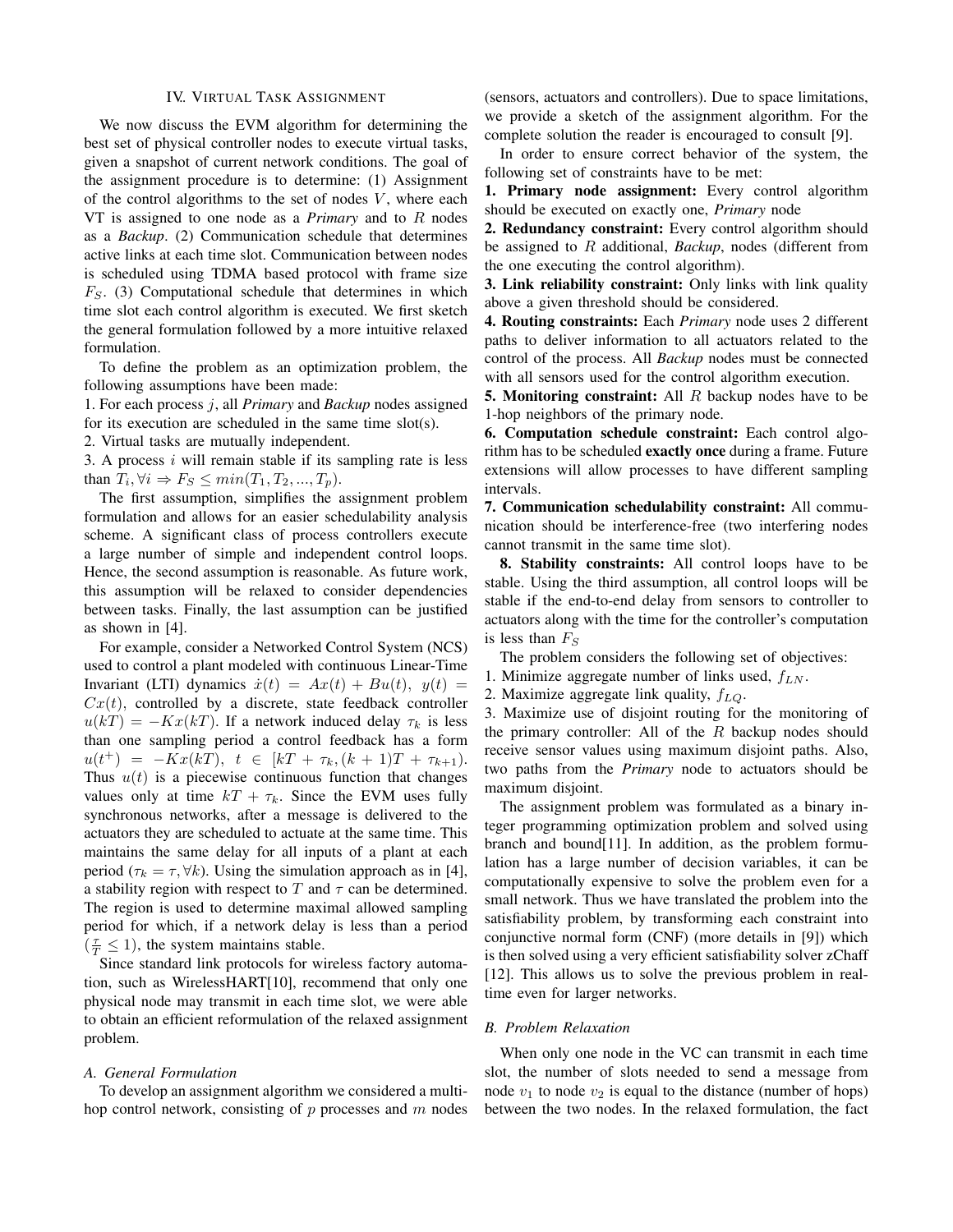that only one node can transmit per time slot eliminates the need to include communication and computation schedule decision variables (used in the general form) and therefore significantly reduces the complexity of the optimization problem. In addition, the communication constraints and the stability constraint are one and the same.

As a first step for the problem formulation, two maximum node-disjoint paths (routes)  $r_{i,a_c}^1$   $r_{i,a_c}^2$  are determined for each node  $v_i$  and each actuator  $a_c$ . The existence of two node disjoint paths from a node to all sensors and actuators can be checked using Menger's theorem[13]. For details see [9]. When a node has two node-disjoint paths, using a polynomial time algorithm (MIN-SUM 2-paths) we can determine paths  $r_{i,a_c}^1$ ,  $r_{i,a_c}^2$  with minimal total length [14]. Otherwise, the path  $r_{i,a_c}^{1}$  is determined again in a polynomial time as a shortest path to the actuator. Path  $r_{i,a_c}^2$  is calculated as the shortest path to the actuator after removing nodes from path  $r^1_{i,a_c}$ , while preserving connectivity. Using a similar approach, for each  $(R + 1)$ -tuple  $v_i, v_{i_1}, ..., v_{i_R}$  where  $v_{i_1}, ..., v_{i_R}$  are neighbors of  $v_i$ , a set of  $R + 1$  paths is created between each sensor s and the nodes  $v_i, v_{i_1}, ..., v_{i_R}$ , with distances  $(d_{i,s}, d_{i_1,s}, ..., d_{i_R,s}).$ 

To formulate the assignment problem we used  $2mp$  binary assignment variables  $x_{i,j}^{st} (\in \{0,1\})$ ,  $i \in \{1, ..., m\}$ ,  $j \in$  $\{1, ..., p\}, st \in \{a, b\},$  where:

 $x_{i,j}^a = 1$  if and only if node  $v_i$  executes  $j^{th}$  control algorithm as the *Primary* node.

 $x_{i,j}^b = 1$  if and only if node  $v_i$  is used as a *Backup* for the  $j^{th}$  control algorithm.

Now the problem can be reformulated as follows:

$$
minimize w_1 \cdot f_{LN}(x) + w_2 \cdot f_{LQ}(x),
$$

with the respect to

 $x = [x_{1,1}^a, x_{1,1}^b, ..., x_{1,j}^a, x_{1,j}^b, ..., x_{m,p}^a, x_{m,p}^b] \in \{0,1\}^{2mp}$ where weights  $w_1$  and  $w_2$  are used to emphasize impacts of a cost function. The problem is constrained with:

$$
\sum_{i=1}^{m} x_{i,j}^{a} = 1, j = 1, ..., p
$$

$$
\sum_{i=1}^{m} x_{i,j}^{b} = R, j = 1, ..., p
$$

Monitoring Constraints:

$$
\sum_{k,N(i,k)=1} x_{k,j}^b \ge R \cdot x_{i,j}^a, \ \forall j, \ N(i,k) = \begin{cases} 1, & (i,k) \in E_T \\ 0, & (i,k) \notin E_T \end{cases}
$$

Stability Constraint:

$$
\sum_{j \in \{1, \ldots, p\}} \{ \sum_{s \in S_j} (x_{i,j}^a \cdot d_{i,s} + \sum_{k,(i,k) \in E_T} \frac{1}{deg(v_k)} x_{k,j}^b \cdot d_{k,s}) + \\ \sum_{a \in A_j} x_{i,j}^a \cdot (d(r_{i,a}^1) + d(r_{i,a}^2)) + d_{max} \le F_s
$$

where  $d_{max}$  is maximal deadline (in number of slots) for all control algorithms.

The last constraint requires that all communication is done in one frame, and therefore, meets the timing requirements

necessary for the stability of the system. The stability constraint is the only one that depends on the numbers of VTs and used data routing. Thus, each control loop, operating across the same physical set of controllers, can be considered separately which significantly simplifies system analysis. This allows for compositional analysis that can be used for scheduling extraction. Since the EVM is focused on networks with less than 20 nodes, we are able to run optimization algorithm on every node in a VC.

#### V.. VIRTUAL TASK EXECUTION

When each VT is assigned with *Primary* and *Backup* nodes along with appropriate routing, the VC starts executing its VTs. The existence of multiple maximum node-disjoint paths allows more robust information flow with respect to a *single* failure. We are focused on system faults due to failures and not due to malicious behavior of nodes in the VC.

#### *A.. Planned and Unplanned adjustments*

Planned adjustments occur in situations when a node estimates future changes in VC state, for example when a node detects that its battery level is below some threshold. To chose a node to migrate its task, the primary node has to execute computation schedulability analysis and the communication schedulability analysis and pick a node that maximizes communication slack value (details in next section).

For unplanned changes caused by potential failures, we have considered the following cases:

• The *Primary* node dies: This initiates execution of computation and communication schedulability analysis in the  $k = 1$ -hop neighborhood. Since data state of a *Primary* node is maintained at *Backup* nodes, a new *Primary* node continues VT execution.

• *Backup* node dies: The *Primary* node detects that a *Backup* has died and selects a new *Backup* from one of its neighbors. • Forwarding node dies or a link's quality goes below some threshold value: The detection of a forwarding node failure is performed by its predecessor/successor on the routing path. Again a communication schedulability analysis is performed (for only the affected sensor and actuator) to determine a new routing scheme.

#### *B.. Schedulability Analysis*

*Communication Schedulability:* When a VT is to be migrated from a node  $v_i$  to a node  $v_j$ , we define a set  $S_{VT}$ of all sensor inputs that are necessary for VT execution and a set  $A_{VT}$  of all actuators that need to be informed about VT outputs. Also, we define as  $v_{i,s}^k$  for all  $s \in S_{VT}$ , a node that is  $k$ -hops away from node  $v_i$  on a route from sensor  $s$ to node  $v_i$  and similarly  $v_{i,a}^k$  for all  $a \in A_{VT}$  a node that is k-hops away from node  $v_i$  on a route from the node to the actuator a. In addition, we define  $N_u^i$  as number of unused time slots in time interval between the first slot in which all nodes  $v_{i,s}^k$  were suppose to receive values from sensors in  $S_{VT}$  and a first slot in the frame in which at least one node  $v_{i,a}^k$  is scheduled to receive information from the node  $v_i$ .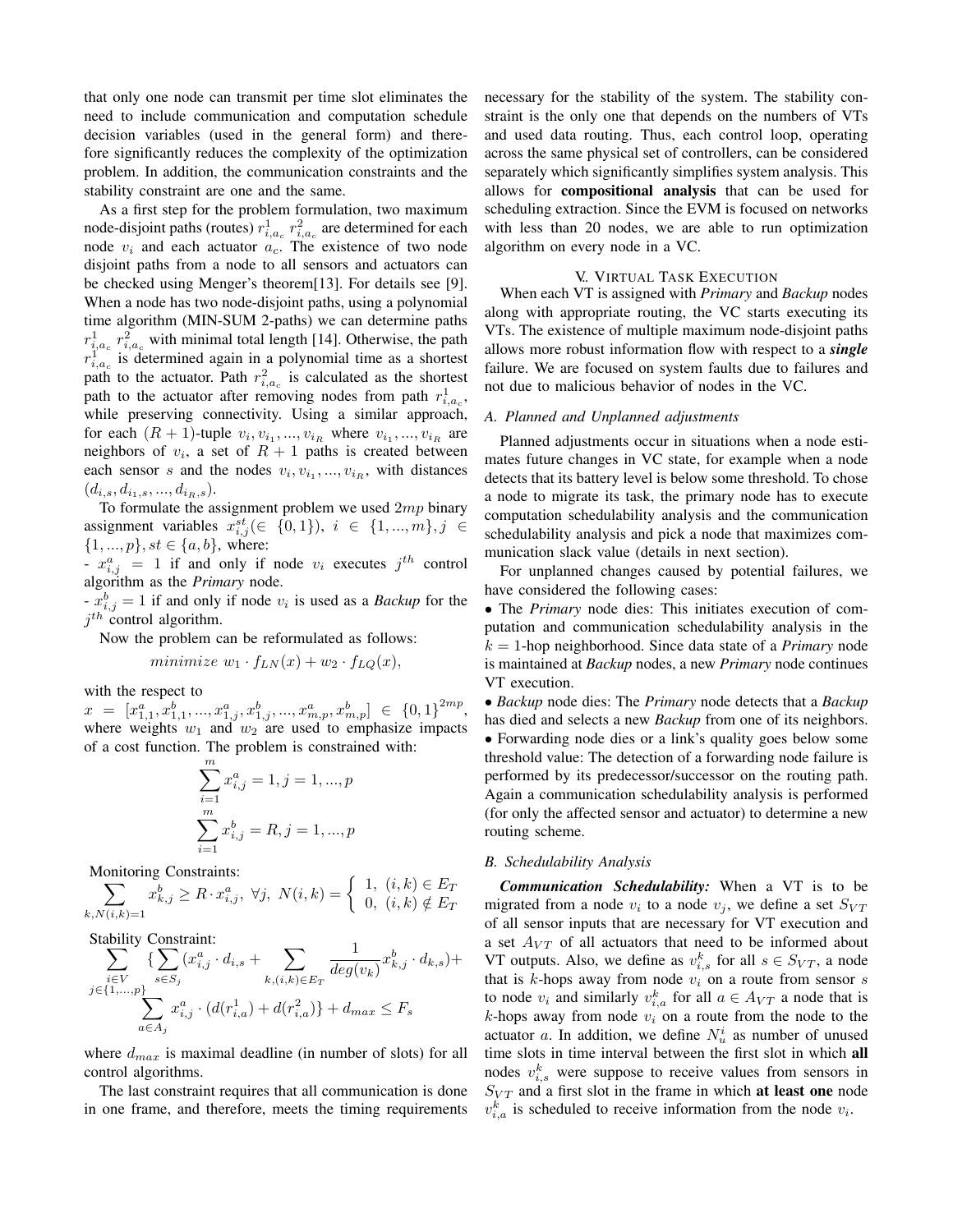The idea of the communication schedulability is to determine whether we can reassign (with the respect to the current communication schedule) available slots and slots used to send data in k-hop neighborhood of a node  $v_i$ . The re-assignment should re-route all necessary data from these nodes to node  $v_i$ . A new feasible communication schedule can be generated if  $\Delta \geq$ 0, where  $\Delta$  is a communication slack value defined as:  $\Delta = \sum_{s \in S_{VT}} d(v_i, v_{i,s}^k) + \sum_{a \in A_{VT}} d(v_i, v_{i,a}^k) + N_u^i - \sum_{s \in S_{VT}} d(v_j, v_{j,s}^k) - \sum_{a \in A_{VT}} d(v_j, v_{j,a}^k)$ , where  $d(v_p, v_q)$ is a distance between nodes  $v_p$  and  $v_q$ .

If more than one task is migrated from a node, similar analysis is performed where the previous equation is adjusted to contain sums for all sensors and actuators for all tasks. If more than one task should be migrated from node  $v_i$  to separate nodes, a schedulability analysis is performed on a pairwise basis, separately between nodes  $v_i$  and  $v_j$  where j goes from lower to higher node IDs.

In order to decrease response time, each node uses its idle computation time to calculate in advance the optimal reaction to potential failures. This approach enables triggering the recalculation of the global assignment procedure if it is determined that in some case there is no adjustment that can meet all constraints. Since the global assignment procedure is computationally much more expensive, this allows enough time for its computation. In addition, if the assignment procedure can not come up with the feasible assignment, an alarm is raised to add more nodes in the network.

*Computation Schedulability:* For computation schedulability analysis we used standard real-time response analysis [15] and the mode-change protocol presented in [16] and [17], adapted for the EVM. Consider a node  $v_i$  that executes a task set  $\mathbb{T} = \{T_{i_1}, ..., T_{i_m}, VT_{i_1}, ..., VT_{i_n}\}$ , where tasks  $T_{i_j}$  are local, node specific tasks, while tasks  $VT_{i_j}$  are VTs assigned to the node (in descending order of priority). We define a set  $HP V T(T)$  as a set of all VTs with higher priority than local task T and, similarly, a set  $HP_T(VT)$  as a set of all node-specific tasks, with higher priority than task  $VT$ .

To allow an assignment of a new VT, a schedulability analysis is performed where both active and inactive tasks are considered as active. Although this approach is conservative, it eliminates the need for repeated schedulability analysis prior to tasks activation. Each node-specific task is denoted as  $T_j = (p_j, e_j)$  and each VT as  $VT_j =$  $(p_{VT_j}, e_{VT_j}, \phi_{VT_j}, d_{VT_j})$  (period, execution time, offset and deadline respectively). Schedulability of a new task set is performed by checking the schedulability of all tasks with a lower priority than the new VT.

As mentioned in the previous section, we currently consider the case where all VT have same period of execution. Since a controller's processing is triggered by a reception of sensed signals and must be executed before its scheduled communication to actuators, its deadline must be much lower than its period. Thus, from VT's activation till its deadline, all

other VTs can be active at most once, so for a task  $VT_i, i \geq k$ we can write

$$
w_{VT_i}(t) = e_{VT_i} + \sum_{j \in HP\_T(VT_i)} \left[ \frac{t}{t_{T_j}} \right] \cdot e_{T_j} + \sum_{j=1}^{i-1} e_{VT_j}
$$

The equation is too conservative since it assumes that all VTs can be activated at the same time. However, VTs are activated when a last radio message containing necessary data is received. In addition, since all VT's periods  $(T_{VT})$  are multiples of TDMA slot duration, when a communication schedule is known, all possible offset combinations of a task activation can be easily calculated.

Therefore, for a task  $VT_i$ , released at time  $t_i$ , for all possible combinations of release times  $t_i$  of VTs with higher priority the time-demand function for  $t \geq t_i$  is defined as:

$$
w_{VT_i}^{(t_0, t_1, \dots, t_{i-1})}(t) = e_{VT_i} + \sum_{k \in HP\_T(VT_i)} \left[ \frac{t}{t_{T_k}} \right] \cdot e_{T_k} + \sum_{\substack{i=1 \ j=1, \ t_i \ge t_j \ge t}} \min(e_{VT_j}, t - t_j) + \sum_{\substack{j=1 \ t_i \in [t_j, t_j + d_j]}} \min(e_{VT_j}, t_j + d_j - t_i)
$$

A task  $VT_i$  is schedulable, if for all combinations of activation times, the schedulability condition is satisfied.

 $t_i$ 

Although the previous equation seems complicated, for most control systems, all loops usually have the same sampling periods or all sampling periods are integer multiples of one of the periods. Therefore, in these cases, a number of possible combinations of  $(t_0, t_1, ..., t_{i-1})$  is very small.

A similar approach is used for schedulability analysis of a node-specific task  $T_i$ .

#### VI.. IMPLEMENTATION

To evaluate the EVMs performance in a real setting with multiple coordinated controller operations, we used a factory simulation module (FischerTechnik model factory). The factory consists of 22 sensors and actuators that are to be controlled in a coordinated and timely manner. A block of wood is passed through a conveyor, pushed by a rammer on to a turn table and operated upon by up to three milling/cutting/pneumatic machines. The factory module was initially controlled by wired programmable logic controllers (PLCs). We converted it to use wireless control with FireFly nodes controlling all sensors and actuators via a set of electical relays. FireFly [18] is a low-cost, low-power, platform based on the Atmel ATmega1281 8-bit micro-controller with 8KB of RAM and 128KB of ROM along with a Chipcon CC2420 IEEE 802.15.4 standard-compliant radio transceiver. FireFly nodes support tight global hardware-based time synchronization for real-time TDMA-based communication with the RT-Link protocol [7]. The EVM also works on TI MSP-430F5xxx and MSP430FG4xxx architectures for more efficient execution of the FORTH-like stack-based language on a Von Neumann architecture. We have demonstrated: 1. On-line capacity expansion when a node joins the VC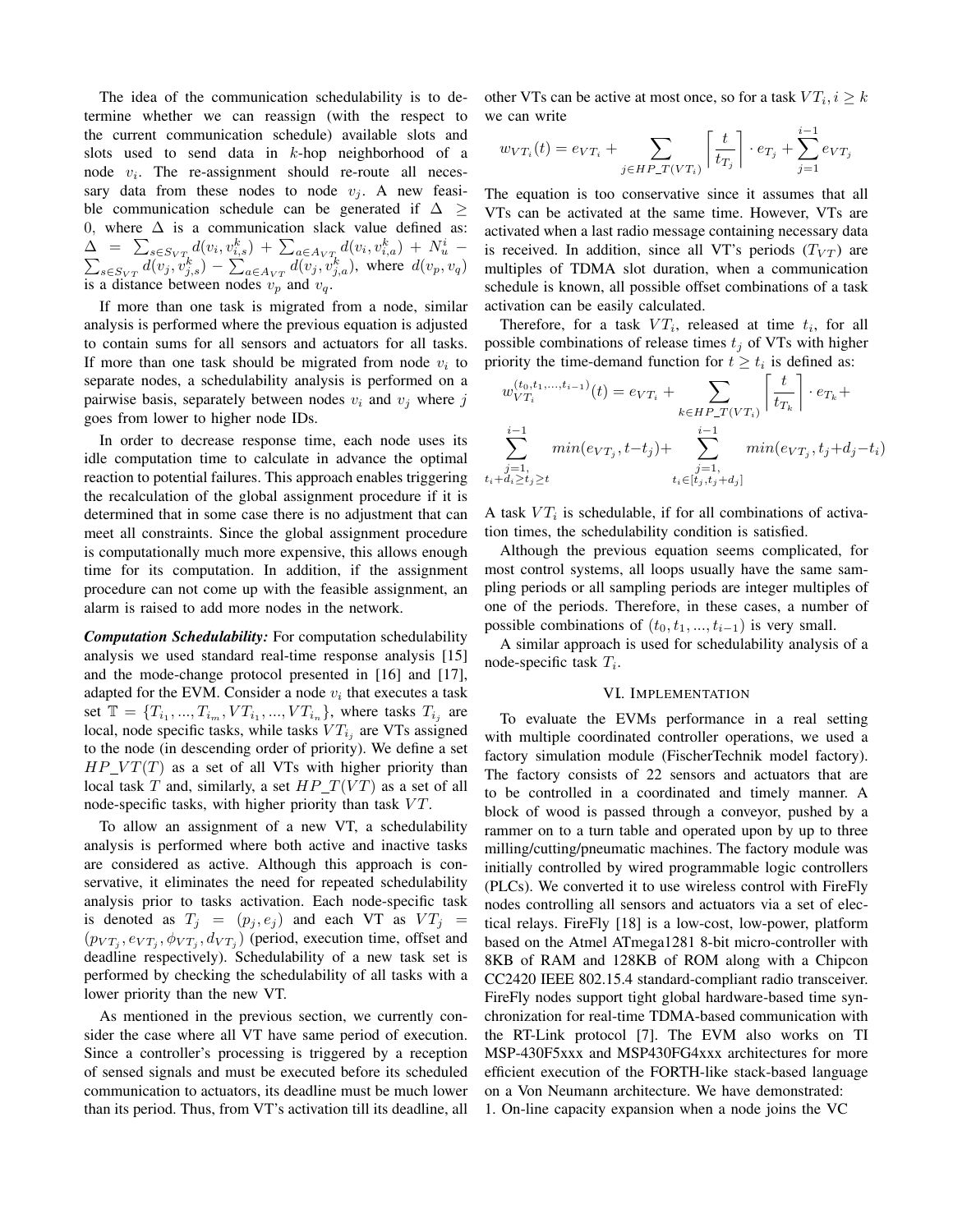- 2. Redistribution of VTs when adding/removing nodes
- 3. Planned VT migration triggered by the user
- 4. Unplanned VT migration due to node/link failure
- 5. Multiple coordinated work-flows

In a second experiment setup we considered multiple concurrent workflows, where each workflow uses a subset of the actuators. Each new block type triggers the assignment of the associated VT and migrates from one controller to the next as the block physically moves through the factory. Therefore, with every new type of block a reconfiguration of the VC is performed. We have tested the setup with a batch of 9 input blocks consisting of 3 different types. This is an example of the logical benefits of the EVM as it enables a more agile form of manufacturing. Details on both experiments with videos can be seen in [19].

#### VII. CASE STUDY

We have simulated the performance of the EVM for the case when a wireless network is used to control the Shell Problem, a well-known problem from the process control theory [20], [21]. Fig. 7(a) presents a Simulink framework used for the simulation, where the *Controller* (shown in Fig. 3(b)) and the *Plant* are similar to models from [20]. The major difference is that *Plant*'s dynamics have been sped up in order to be able to test system's performance. The functional description of the VT, shown in Fig. 3(c), is extracted using the technique described earlier. Since all continuous outputs of the *Plant* have to be sampled to be eligible for processing using a discrete controller, the sampling rate defined in the SampleAndHold blocks in Simulink is used to extract the period of each VT. In this case, this extraction is simplified by the fact that all conversions to the discrete domain are performed at the same sampling rate.

Fig. 7(b) presents the initial topology of the VC along with the *Primary* and the *Backup* nodes. To be able to address the effects of message drops, we have assigned each link in the network with a Packet Delivery Ratio (PDR) that is less than 1. For communication between nodes, a TDMA protocol with 32 slots per frame is used, where 24 were used for transfer data related to the control problem, while 8 remaining slots per frame were used to exchange messages about VC's status. The system response to a series of different step inputs (a new one arrives every 60s) for the initial topology is presented in Fig. 7(d). If the initial topology changes after some of the links fail (as shown in Fig. 7(c) but without changing the position of the *Primary* and the *Backup* node), the system without the EVM, where only rerouting algorithms are used, will have a response presented in Fig. 7(e). This results in a system response that rapidly deteriorates. The system becomes unstable due to the increase in end-to-end communication time from all sensors to the *Primary* node to all actuators.

Fig. 7(f) shows how the EVM's adaptation to unplanned changes in link quality allow us to keep the system's response similar to that in the initial topology. For the case presented in Fig. 7(c), we simulated the system at time  $t = 60s$ . The network topology changes to that presented in Fig. 7(f). Due to the task re-assignment, one execution step of the control algorithm is omitted, but as it can be seen, without significant influence to the overall system dynamics.

#### VIII.. RELATED WORK

There have been several variants of virtual machines, such as Mate [22], Syclla [23] and SwissQM[24], and flexible ´ operating systems, such as SOS[8], Contiki[25], Mantis[26], Pixie[27] and LiteOS[28], for wireless sensor networks. The primary differences that set the EVM apart from prior work is that it is centered on real-time operation of controllers and actuators. Within the design of EVM's operating system, link protocol, programming abstractions and operation, timeliness is a first-class citizen and all operations are synchronized. The EVM does not have a single node-perspective of mapping operations to one virtualized processor on a particular node but rather maintains coordinated operation across a set of controllers within a VC.

Mate implements a simple, communication-centric VM ´ built on top of the TinyOS [29]. It is designed as a high level interface where code is written using limited instruction set, defined at design-time, and executed with a FORTH-like interpreter. EVM utilizes a similar FORTH-like interpreter but is extensible at runtime and allows for fully preemptive tasks. Syclla is a more conventional system VM that allows code mobility by providing a virtualized processor abstraction on each node. SOS uses dynamically-loaded modules while kernel implements messaging, dynamic memory, and module loading and unloading. EVM allows for dynamic task evocation but in addition has mechanisms for direct interaction with other nodes, which SOS lacks.

In last few years, several different systems for macroprogramming in WSN have been developed[30], [31], [32]. Welsh *et al.* [30] have defined a set of abstractions representing local communication between nodes in order to expose control over resource consumption along with providing feedback on its performance. EVM is not a generic macroprogramming system as it focuses on closed-loop control and actuation problems with native support for task migration and on-line task assignment.

#### IX. DISCUSSION

We have investigated several fundamental challenges with the use of wireless networks for time-critical closed-loop control problems. Our approach was to build the networking infrastructure to maintain state across physical node boundaries so tasks are decoupled from the underlying unreliable physical substrate. We present an IP formulation of the runtime task assignment problem and show that it is possible to compute task assignment efficiently and in a composable manner across concurrent control problems. We implemented an initial version of the EVM infrastructure on commodity embedded nodes and demonstrated the capability in an all-wireless factory across 22 sensors/actuators. This paper presents an initial stab at a problem that unravels a series of